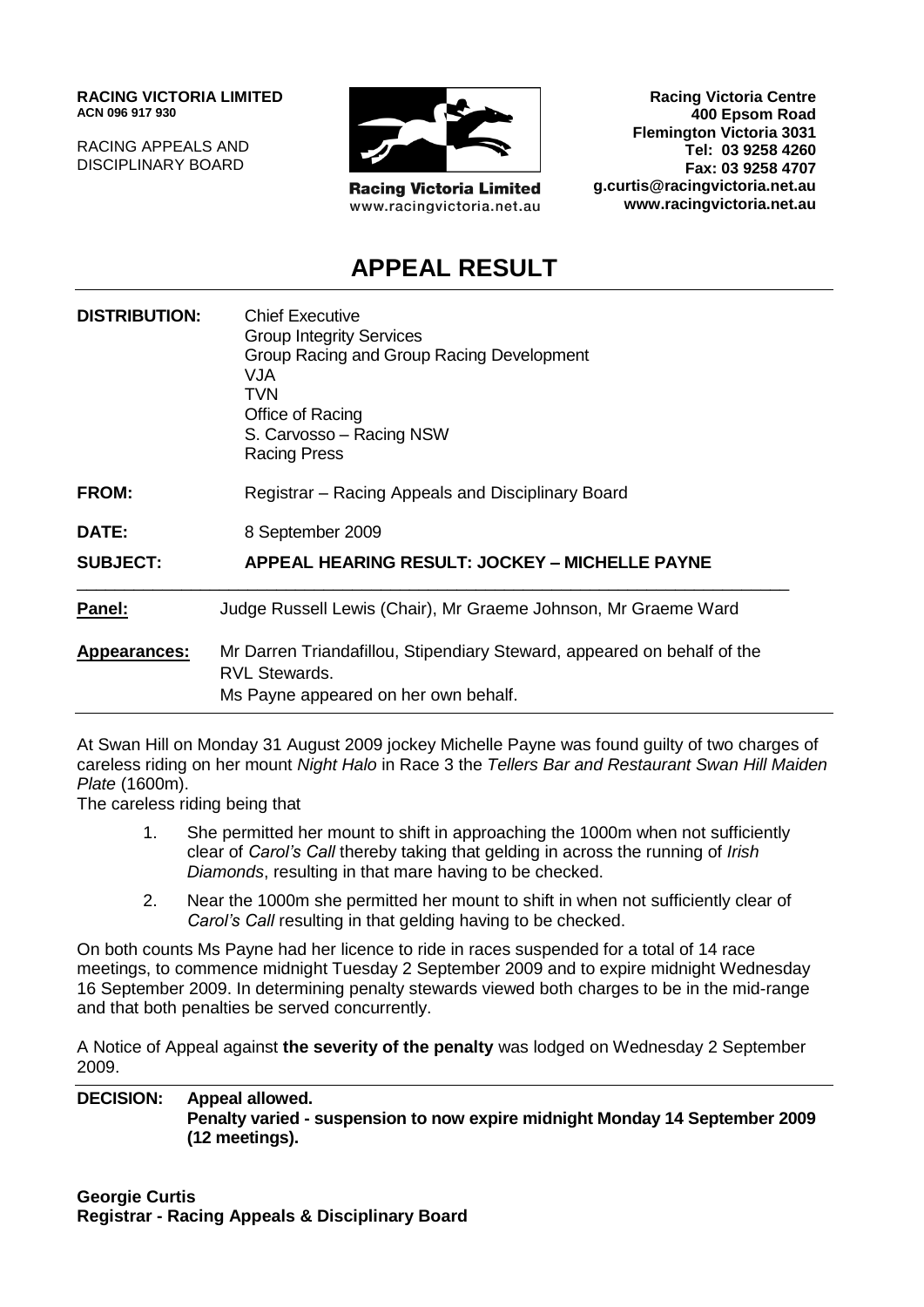# **TRANSCRIPT OF PROCEEDINGS**

### **RACING APPEALS AND DISCIPLINARY BOARD**

\_\_\_\_\_\_\_\_\_\_\_\_\_\_\_\_\_\_\_\_\_\_\_\_\_\_\_\_\_\_\_\_\_\_\_\_\_\_\_\_\_\_\_\_\_\_\_\_\_\_\_\_\_\_\_\_\_\_\_\_\_\_\_

**HIS HONOUR JUDGE R.P.L. LEWIS, Chairman MR G. JOHNSON MR G. WARD**

### **EXTRACT OF PROCEEDINGS**

# **IN THE MATTER OF THE TELLERS BAR AND RESTAURANT SWAN HILL MAIDEN PLATE OVER 1600 METRES**

## **JOCKEY: MICHELLE PAYNE**

**DECISION**

#### **MELBOURNE**

#### **TUESDAY, 8 SEPTEMBER 2009**

MR D. TRIANDAFILLOU appeared on behalf of the Stewards

MS M. PAYNE appeared on her own behalf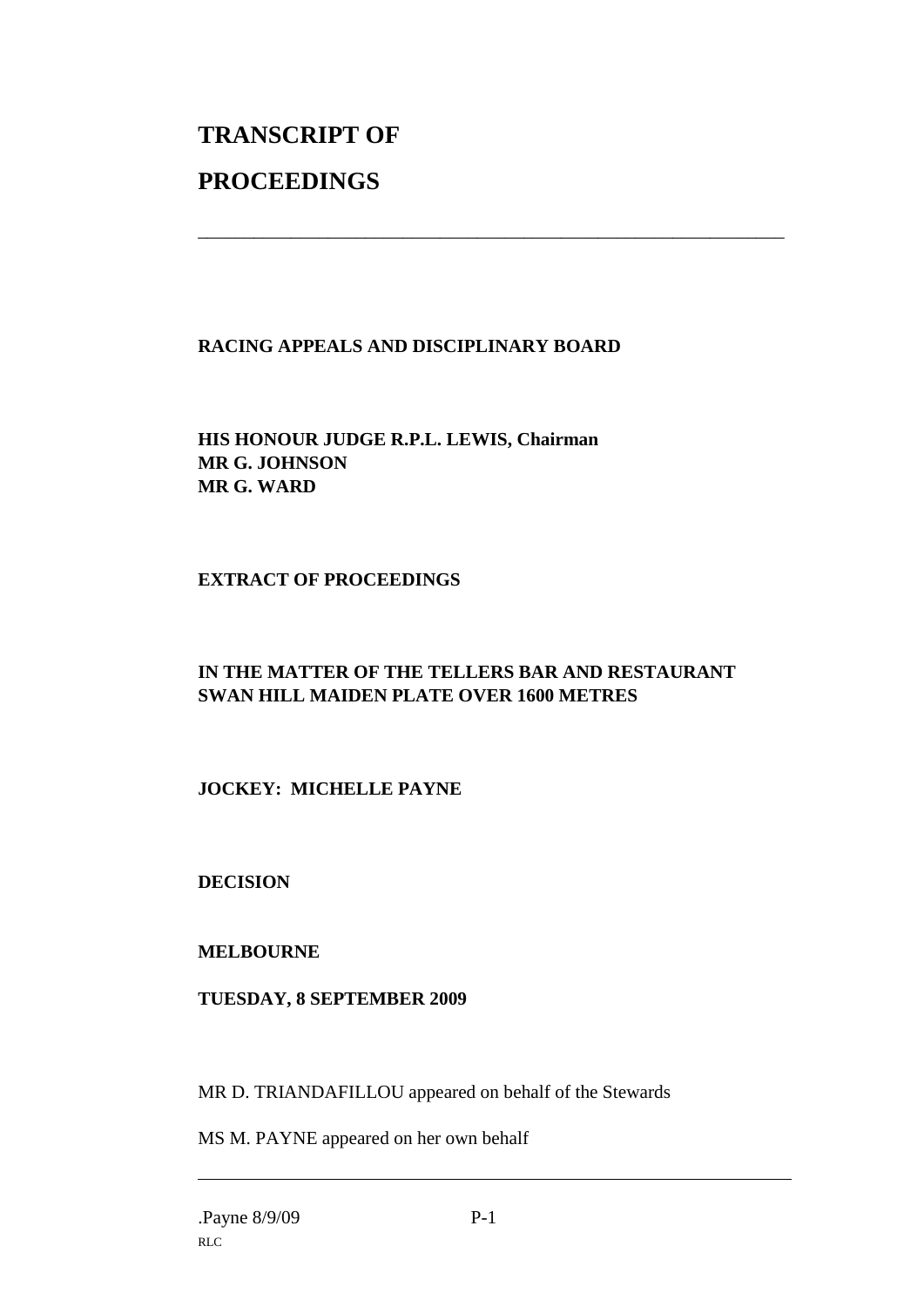CHAIRMAN: In this case, the Board is of the opinion that there was a high degree of carelessness, simply because the shift occurred when the horse was only a length or a fraction more than a length clear of Lee Smith's mount. The Board agrees that the degree of interference was not great. However, the question of carelessness is of greater import in these cases than the degree of interference and we know from experience that a severe level of carelessness sometimes causes little or no interference. We know also that a small degree of carelessness can cause catastrophic consequences. The fact is that the degree of carelessness is the major consideration in cases of this kind and we think it was on the high side.

As for the question of whether there should be a discount for a plea of guilty, we do think that a discount should be made. Although it was not made at the time, mature consideration by Ms Payne and her advisers indicated to her that in effect a plea of guilty, albeit after the stewards' inquiry, should be made, and we take that into account.

Despite Ms Payne's explanations of what occurred in the past, the last three suspensions for careless riding, it is a record which she cannot call in aid, nor can the stewards rely on it, and we agree that for the purposes of sentencing, it is a neutral record.

That said, the Board is not in a position to discount the penalty to the extent of four meetings, the only mitigating factor being the plea of guilty made at a later stage. In the circumstances, the Board is unable to accede to Ms Payne's